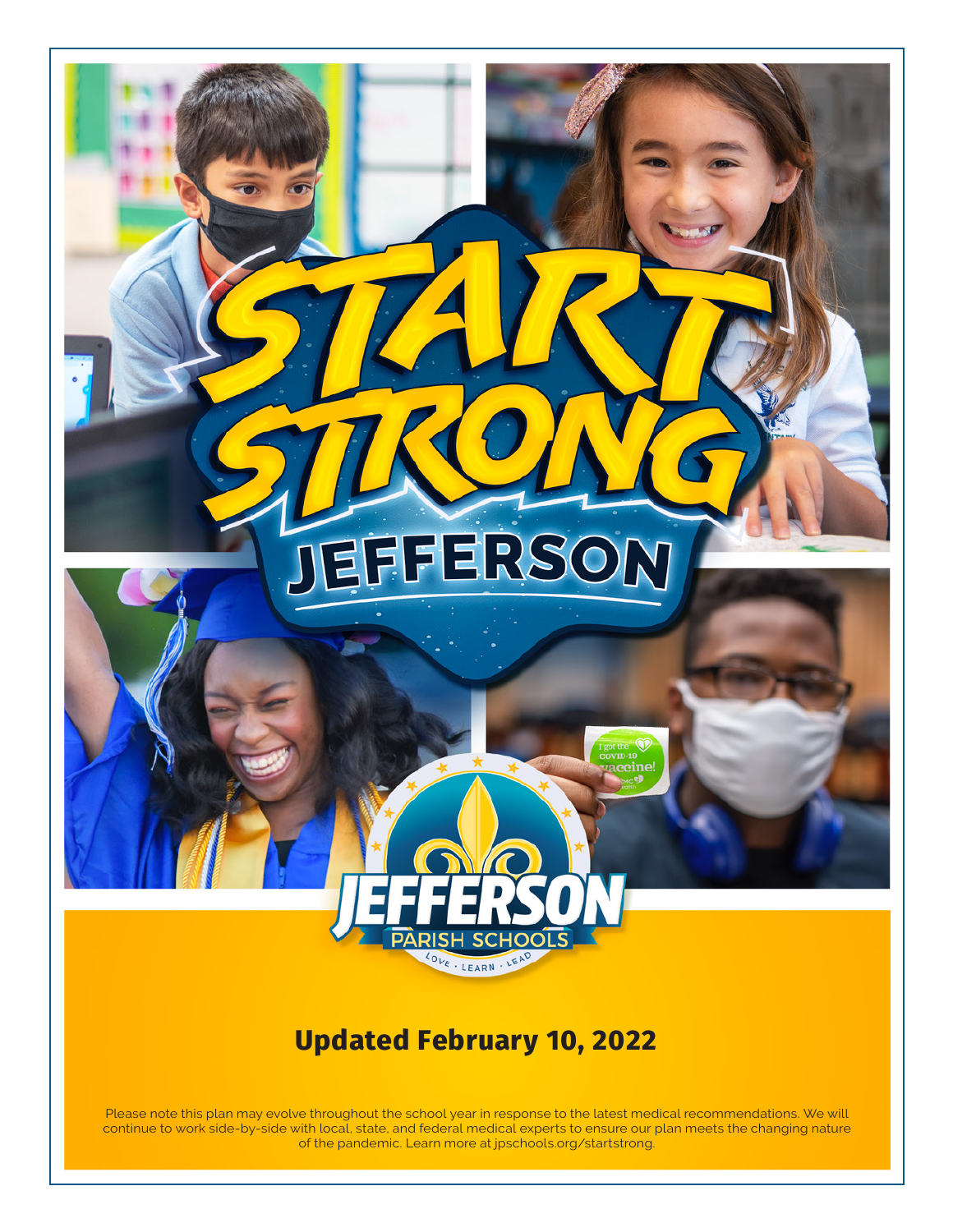# **SUPERINTENDENT'S LETTER**

#### JP Schools Family,

Last school year opened with uncertainty about the challenges ahead. All of us — students, teachers, administrators, support staff, families — entered a school year during a global health pandemic for the first time. This time last year, there was no vaccine and no blueprint for how to educate in-person while keeping students and staff safe from COVID-19.

Things look different as we enter this school year. While we should still expect cases of COVID-19 in our schools, safe and effective vaccines are widely available to adults and children ages 12 and up. We also have a blueprint for how to safely educate students in-person during the pandemic. Medical experts testified that Louisiana schools were among the safest environments for children.

Our priority is to provide the best learning environment possible for students while keeping everyone safe. As educators, we are not experts on the virus. That's why we've continued to work side-by-side with local and state medical experts since before the first case of COVID-19 in Jefferson Parish. We developed our mitigation measures using guidance from the Louisiana Department of Education (LDOE), Louisiana Department of Health (LDH), Centers for Disease Control and Prevention (CDC), and local healthcare partners.

Our guidelines are based on the best information available today. We will continue to work with medical experts to ensure our mitigation measures prioritize the safety of students and employees and are appropriate for the current health situation. As the virus and medical recommendations evolve, we will adjust our plans accordingly so we can continue to safely educate children through what we all hope is one of the final chapters of this terrible pandemic.

Last year's success was due to the tireless work of our teachers, administrators, support staff, families, and the unwavering support from our school board and community. We all came together. It wasn't always easy, but the entire JP Schools family kept kids at the forefront. Not only do you have my utmost gratitude, but you have my confidence that we will rise to the occasion once again to meet the needs of all children.

Dr. James Gray, Superintendent Jefferson Parish Schools

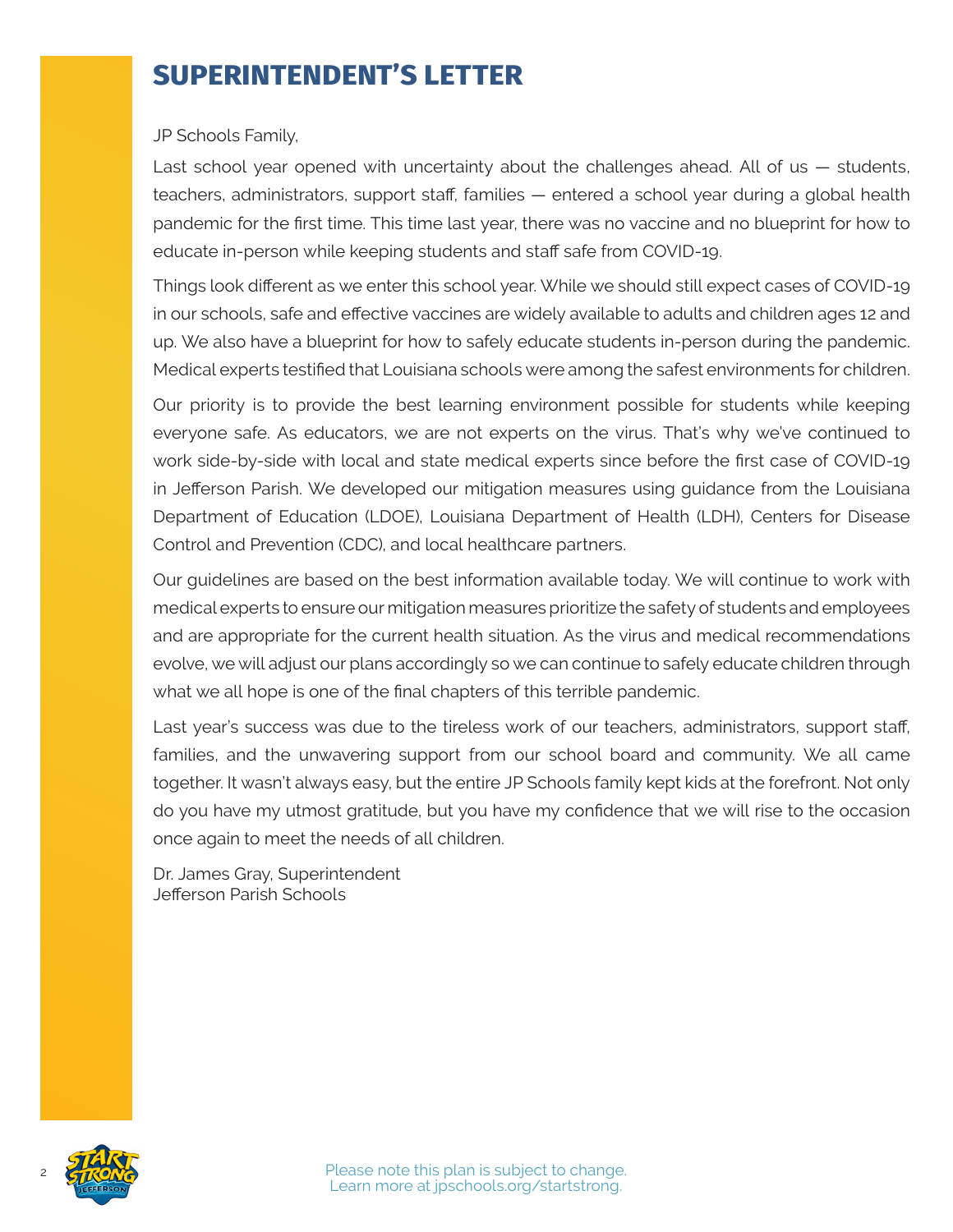| <b>TABLE OF CONTENTS</b>                                                             |
|--------------------------------------------------------------------------------------|
| <b>SUPERINTENDENT'S LETTER</b>                                                       |
| <b>HEALTH AND SAFETY:</b>                                                            |
| <b>TEACHING &amp; LEARNING:</b>                                                      |
| <b>SCHOOL PROCEDURES:</b><br>WHAT OTHER PROCEDURES WILL ENSURE A SAFE AND SUCCESSFUL |
| <b>TRANSPORTATION:</b>                                                               |
| <b>EXTRA-CURRICULARS:</b><br>WHAT ACTIVITIES WILL BE AVAILABLE FOR STUDENTS          |
| <b>MEALS:</b><br>HOW WILL WE PROVIDE NUTRITIOUS MEALS FOR OUR STUDENTS?  11          |

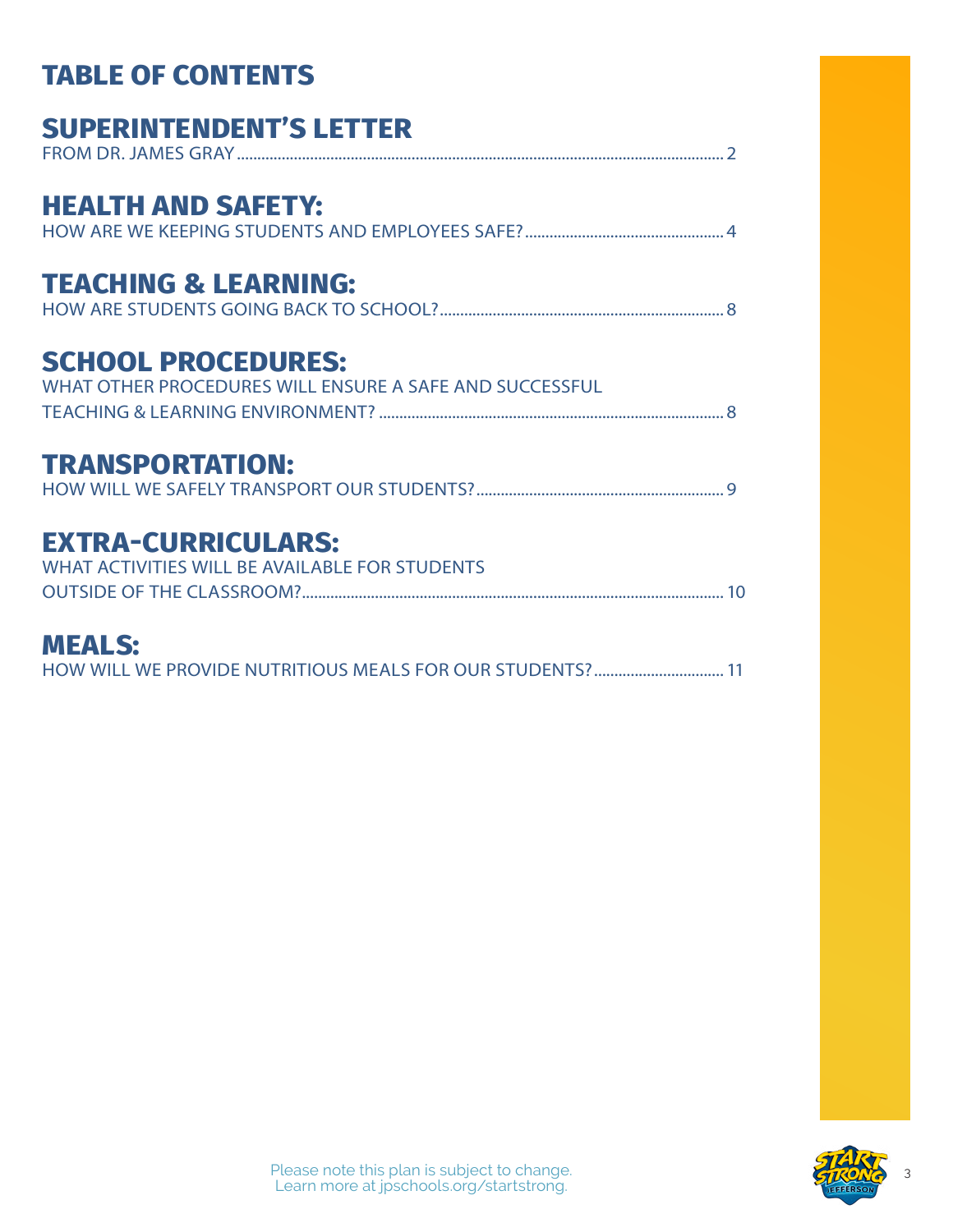## <span id="page-3-0"></span>**HEALTH AND SAFETY:**

### HOW ARE WE KEEPING STUDENTS AND EMPLOYEES SAFE?

The safety of our students and employees is our top responsibility. In light of the Governor's Roadmap to Restarting Louisiana, the Louisiana Department of Education issued [Ready to Achieve! 2021-2022 School](https://www.louisianabelieves.com/docs/default-source/ready-to-achieve/ready-to-achieve!-2021-2022-school-operational-guidelines.pdf?sfvrsn=737f6718_12)  [Operational Guidelines](https://www.louisianabelieves.com/docs/default-source/ready-to-achieve/ready-to-achieve!-2021-2022-school-operational-guidelines.pdf?sfvrsn=737f6718_12) pertaining to opening public and nonpublic school facilities to serve students in the 2021-22 school year. Should the public health situation worsen, restrictions may gradually tighten, allowing for less flexibility and fewer opportunities for in-person teaching and learning.

The Start Strong Jefferson plan follows guidelines based on Louisiana's [Ready to Achieve! 2021-2022](https://www.louisianabelieves.com/docs/default-source/ready-to-achieve/ready-to-achieve!-2021-2022-school-operational-guidelines.pdf?sfvrsn=737f6718_12)  [School Operational Guidelines](https://www.louisianabelieves.com/docs/default-source/ready-to-achieve/ready-to-achieve!-2021-2022-school-operational-guidelines.pdf?sfvrsn=737f6718_12). In addition to meeting the guidelines recommended by the state, we may take extra precautions to increase the safety of our students, employees, and families.

#### **We're implementing the following safety protocols for the 2021-2022 school year:**

| <b>Face Masks</b>                                                   | All adults and students in grades PK-12, regardless of vaccination status, are strongly<br>encouraged to wear a face mask while inside the school facility or in close proximity to<br>others.<br>Regardless of vaccination status, all visitors must wear a face mask while inside the<br>$\bullet$<br>school facility.<br>Regardless of vaccination status, all visitors are strongly encouraged to wear a face<br>mask at all times per Presidential Executive Order No. 13998 for Promoting COVID-<br>19 Safety in Domestic and International Travel.                                                                                                                                                                                                                                                                                                                                                                                                                                                                                                                                                                                                                                                |
|---------------------------------------------------------------------|----------------------------------------------------------------------------------------------------------------------------------------------------------------------------------------------------------------------------------------------------------------------------------------------------------------------------------------------------------------------------------------------------------------------------------------------------------------------------------------------------------------------------------------------------------------------------------------------------------------------------------------------------------------------------------------------------------------------------------------------------------------------------------------------------------------------------------------------------------------------------------------------------------------------------------------------------------------------------------------------------------------------------------------------------------------------------------------------------------------------------------------------------------------------------------------------------------|
| <b>Social</b><br><b>Distancing</b><br>and Static<br><b>Grouping</b> | Adults should maintain six feet of physical distance from other adults and students.<br>$\bullet$<br>Students should maintain a physical distance of at least three feet from other<br>students and six feet from adults in a classroom or indoor setting to the greatest<br>extent possible.<br>• Students who are unable to maintain a physical distance of at least three feet from<br>other students or six feet from adults should remain in static groups. The static<br>group composition should be maintained for as long as possible.<br>The composition of a group may change if students are able to maintain a physi-<br>cal distance of at least three feet from other students and six feet from adults in a<br>classroom or indoor setting to the greatest extent possible.<br>Students with disabilities should continue to receive special education and related<br>services in the least restrictive environment.<br>• Schools should factor in any additional service providers who may need to enter<br>the classroom, students who receive services outside the classroom (e.g. resource,<br>APE), and/or students who receive services through alternate instructional<br>methods. |
| <b>Personal</b><br><b>Hygiene</b>                                   | Students and staff should wash or sanitize hands upon arrival at school, before and<br>after eating, before and after using outdoor play equipment, and before exiting the<br>school facility.<br>Students should wash their hands or use hand sanitizer after changing any class-<br>room. Teachers in the classroom should wash their hands or use hand sanitizer<br>every time a new group of students enters.<br>Hand sanitizer with at least 60% alcohol may be used in place of hand-washing in<br>some instances.                                                                                                                                                                                                                                                                                                                                                                                                                                                                                                                                                                                                                                                                                 |

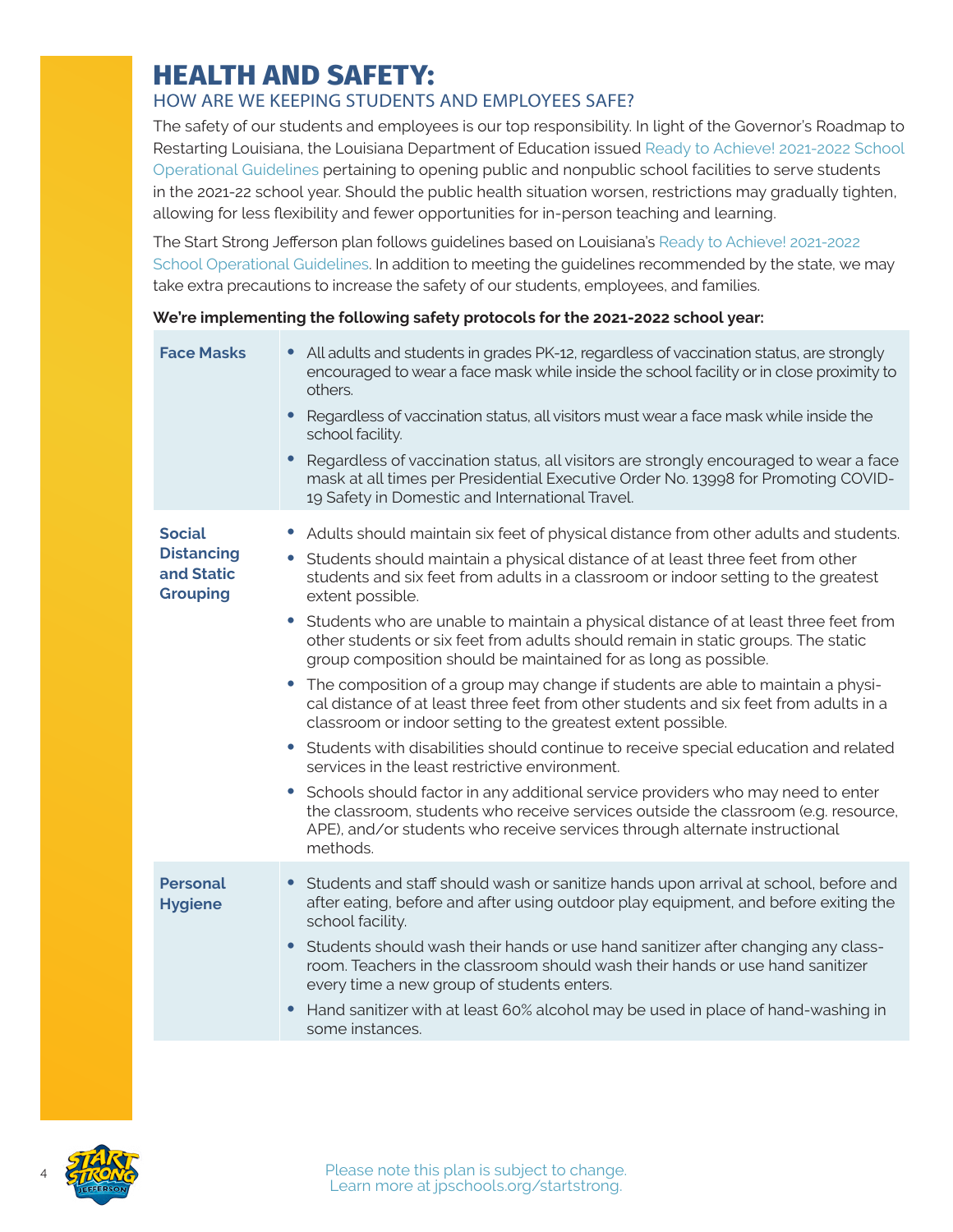| <b>Daily Cleaning</b><br><b>Efforts</b> | High-touch surfaces should be cleaned with a commercially available cleaning<br>$\bullet$<br>solution, including EPA-approved disinfectants at least twice per day. This includes:                                                                                                                                                                                                                                                                                                                                    |
|-----------------------------------------|-----------------------------------------------------------------------------------------------------------------------------------------------------------------------------------------------------------------------------------------------------------------------------------------------------------------------------------------------------------------------------------------------------------------------------------------------------------------------------------------------------------------------|
|                                         | Light switches, doors, benches, banisters, and bathroom fixtures                                                                                                                                                                                                                                                                                                                                                                                                                                                      |
|                                         | Surfaces and objects in libraries, labs, and other settings where "hands-on"<br>materials and equipment are used                                                                                                                                                                                                                                                                                                                                                                                                      |
|                                         | Student desks, which should be cleaned before and after each student's use                                                                                                                                                                                                                                                                                                                                                                                                                                            |
|                                         | Sharing of materials between students should be minimized.                                                                                                                                                                                                                                                                                                                                                                                                                                                            |
|                                         | Playground equipment and athletic equipment should be cleaned as necessary,<br>$\bullet$<br>depending on frequency of use.                                                                                                                                                                                                                                                                                                                                                                                            |
|                                         | School employees will be provided an adequate amount of hygienic supplies according<br>to the role and the number and age of students or adults served by that employee.                                                                                                                                                                                                                                                                                                                                              |
| <b>Group Sizes</b>                      | The maximum group size that may convene indoors in a single room should be<br>$\bullet$<br>determined by physical distancing requirements.                                                                                                                                                                                                                                                                                                                                                                            |
|                                         | $\bullet$<br>A physical barrier is not required if groups convene outdoors, but each group<br>should remain separated.                                                                                                                                                                                                                                                                                                                                                                                                |
|                                         | Schools should limit crowding at entry and exit points and maintain maximum group<br>$\bullet$<br>sizes and physical distance recommendations to the greatest extent possible.                                                                                                                                                                                                                                                                                                                                        |
| COVID-19<br><b>Symptom</b>              | Students and employees who are sick should remain at home, regardless of vaccina-<br>$\bullet$<br>tion status.                                                                                                                                                                                                                                                                                                                                                                                                        |
| <b>Monitoring</b>                       | Individuals who exhibit COVID-19 symptoms (temp of 100.4 or higher, persistent cough,<br>severe headache, sore throat, runny nose, congestion, body or muscle aches, fatigue,<br>diarrhea. loss of taste or smell) will be isolated from school or work for 10 days from the<br>onset of symptoms until proof of a lab-confirmed negative PCR/molecular COVID test<br>has been provided and the individual's symptoms have been resolved and fever-free<br>for 24 hours without the use of fever-reducing medication. |
|                                         | Staff and families should notify school officials (e.g., the designated COVID-19 point of<br>$\bullet$<br>contact) if they (staff) or their child (families) become sick with COVID-19 symptoms,<br>test positive for COVID-19, or have been exposed to someone with COVID-19 symp-<br>toms or a confirmed or suspected case.                                                                                                                                                                                         |
|                                         | Each school should establish an area used to isolate staff and students with COVID-19<br>$\bullet$<br>symptoms (such as fever, persistent cough, or shortness of breath).                                                                                                                                                                                                                                                                                                                                             |
|                                         | Students in the isolation area must be monitored at all times.                                                                                                                                                                                                                                                                                                                                                                                                                                                        |
|                                         | The isolation area should be cleaned after it is occupied by a sick student or adult.<br>$\bullet$                                                                                                                                                                                                                                                                                                                                                                                                                    |
|                                         | Parents will be responsible for picking up their child from school if it is determined that<br>$\bullet$<br>the student has any signs of illness.                                                                                                                                                                                                                                                                                                                                                                     |

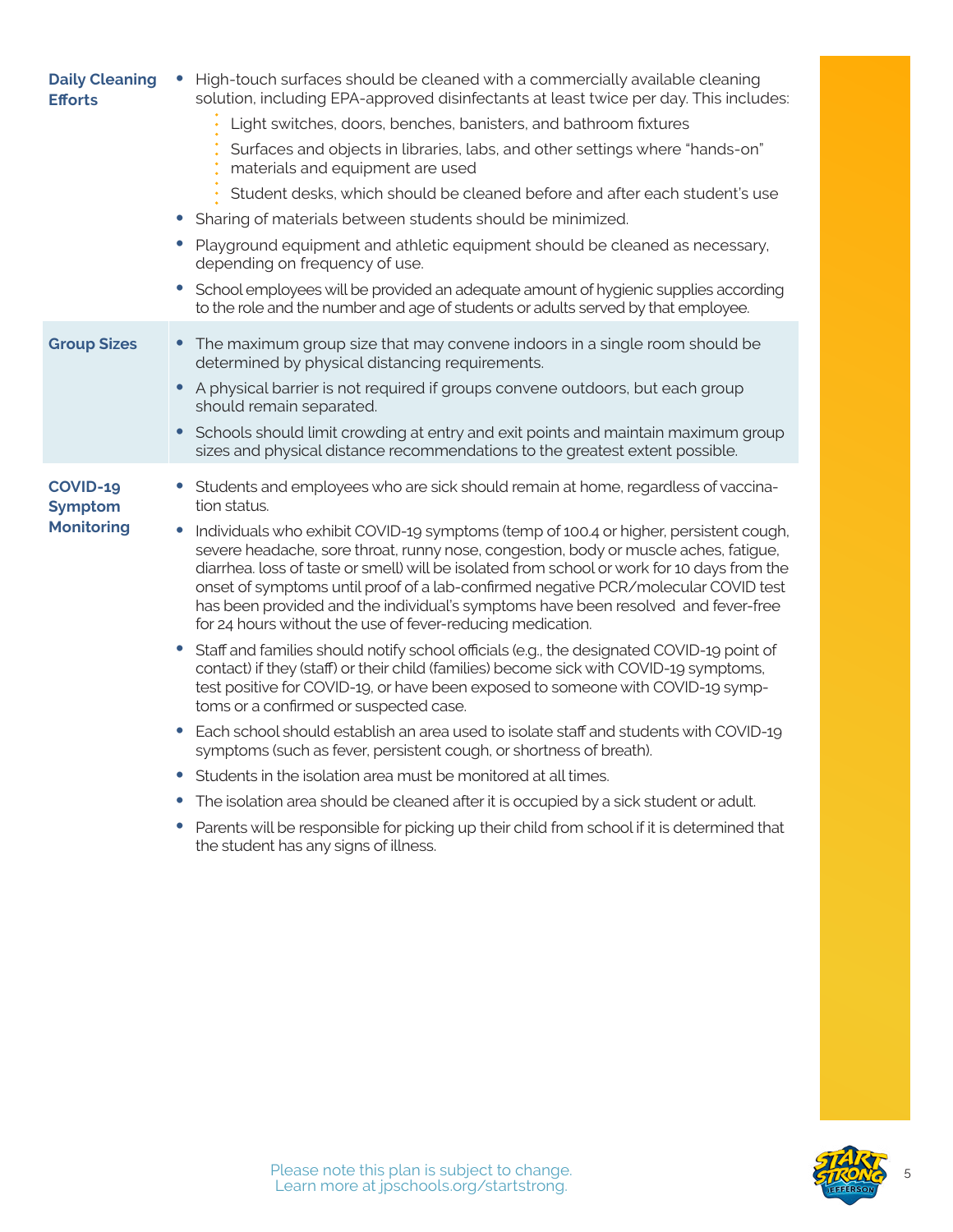| <b>Visitors</b>                              | • Limit any nonessential visitors, volunteers, and activities involving external groups<br>or organizations.<br>Nonessential visitors or non-district employees:<br>must wear face masks and maintain a physical distance of six feet from others.<br>are subject to a temperature screening and must sanitize their hands upon arrival.<br>Essential visitors are individuals who must enter schools in order to conduct visits<br>in accordance with Louisiana law or policy. Essential visitors include, but are not<br>limited to, individuals, who:<br>conduct CLASS observations.<br>observe teacher candidates as part of the teacher preparation quality rating system.<br>provide essential support and services including, but not limited to, early<br>intervention services, special education services, and mental health consultation.                                                                                                                                                                                                                                                                                                                                                                                                                                                                                                                                                                                                           |
|----------------------------------------------|----------------------------------------------------------------------------------------------------------------------------------------------------------------------------------------------------------------------------------------------------------------------------------------------------------------------------------------------------------------------------------------------------------------------------------------------------------------------------------------------------------------------------------------------------------------------------------------------------------------------------------------------------------------------------------------------------------------------------------------------------------------------------------------------------------------------------------------------------------------------------------------------------------------------------------------------------------------------------------------------------------------------------------------------------------------------------------------------------------------------------------------------------------------------------------------------------------------------------------------------------------------------------------------------------------------------------------------------------------------------------------------------------------------------------------------------------------------|
| <b>Confirmed</b><br>COVID-19<br><b>Cases</b> | Schools should plan for and expect that some students/staff will contract COVID-<br>19 during the school year given the levels of COVID-19 in our communities.<br>Students and staff who test positive for COVID-19 will be isolated for five (5) full days<br>from the date the COVID-19 test was collected.<br>Students in programs with a nap component must quarantine for a full 10 days since<br>$\bullet$<br>children will be unmasked for an extended period of time.<br>The student/employee may return to school/work once symptoms have resolved and<br>$\bullet$<br>fever-free for 24 hours without the use of fever reducing medication.<br>The student/employee must wear a face mask whicle around other, for an addi-<br>tional five (5) days. If unable to wear a mask, the isolation period will be extended to<br>10 days.<br>Students, families, and employees should notify the school or their immediate<br>supervisor if they test positive for COVID-19.<br>• Schools will communicate with employees and parents of students who were in<br>close contact with the affected COVID-19 individual.<br>All COVID-19 cases will be reported to LDH in accordance with the School<br>Reporting and Data Sharing Order.<br>• Closures of individual classes and/or schools may be necessary. Factors con-<br>sidered will be the level of community transmission, number of students/faculty<br>affected, and risk of spread at the school. |

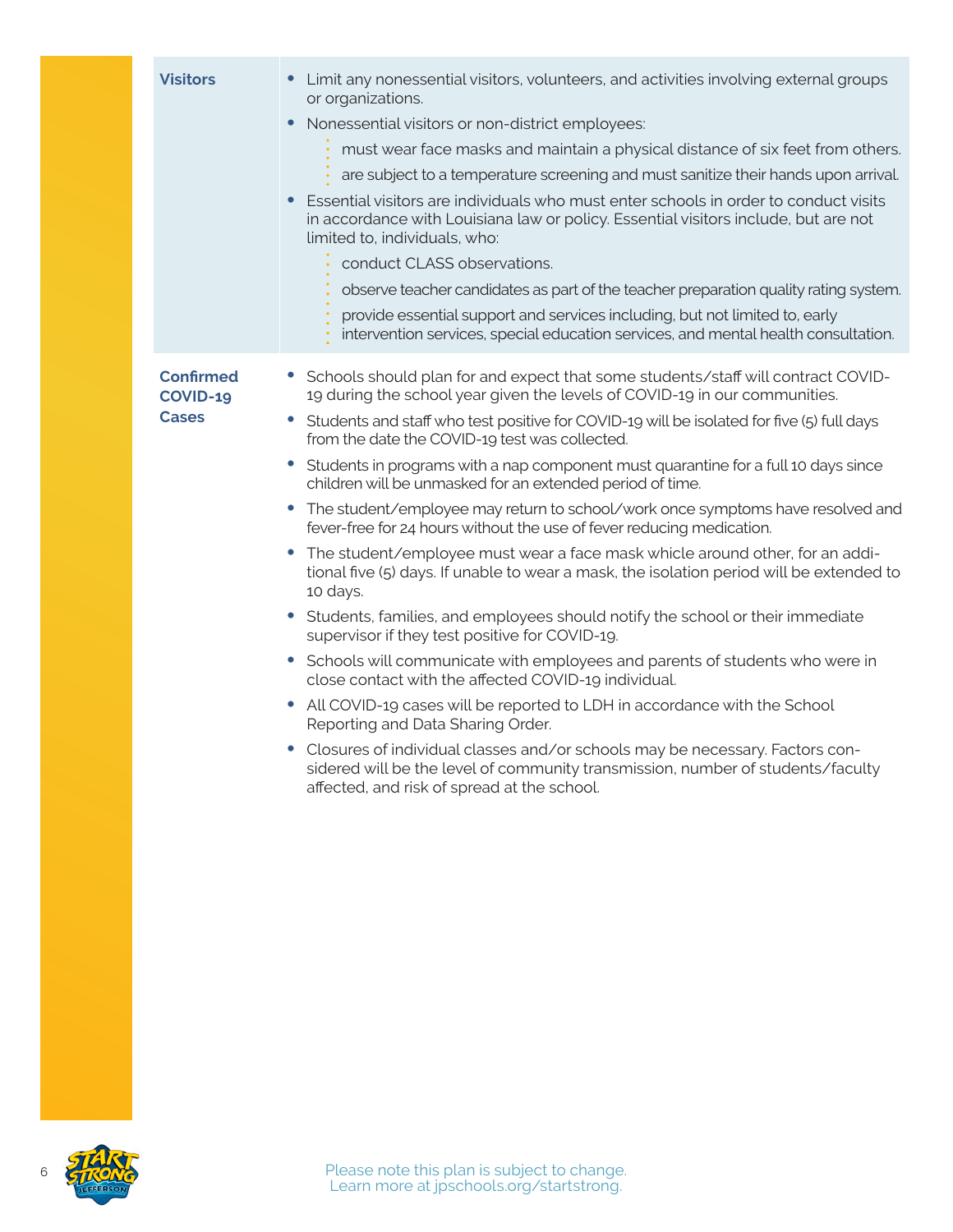| <b>Contact</b><br><b>Tracing</b>       | Individuals who were in close contact with a COVID-19 positive case may be identi-<br>fied and contacted as part of the LDH contact tracing process.<br>Close contact is defined as<br>being within 6 feet of an infected person for a cumulative total of 15 minutes or<br>more over a 24-hour period OR<br>having direct contact with an infected person, including touching, hugging,<br>kissing, or sharing eating or drinking utensils; or if an infected person sneezed,<br>coughed, or somehow got respiratory droplets on another person.<br>Close contacts who are not fully vaccinated will be quarantined for five (5) full days<br>from the last day of close contact with the COVID-19 positive individual.<br>If the individual is unable to avoid close contact with the COVID-19 positive individ-<br>ual, the quarantine period starts over at day zero (0) with each new day of exposure<br>until the COVID-19 positive individual's isolation period has been completed.<br>Students and staff must wear a mask for five (5) additional days upon return to<br>school/work. If unable to wear a mask, the quarantine period will be extended to<br>10 days.<br>• Close contacts who are fully vaccinated and/or were previously diagnosed with<br>COVID-19 within the past 90 days, and remain asymptomatic will not be required to<br>quarantine.<br>Fully vaccinated students have completed the primary series of an mRNA vaccine<br>Fully vaccinated staff have completed the primary series of an mRNA vaccine<br>within the last 6 months, OR have completed the primary series of J&J vaccine<br>within the last two months, OR have received a booster dose of Covid-19 vaccine.<br>• Students and staff must isolate and should be tested immediately for COVID-19 if<br>symptoms develop.<br>Close contacts should be tested for COVID-19 on day five (5) after exposure or as<br>$\bullet$<br>soon as possible if symptoms develop. |
|----------------------------------------|-------------------------------------------------------------------------------------------------------------------------------------------------------------------------------------------------------------------------------------------------------------------------------------------------------------------------------------------------------------------------------------------------------------------------------------------------------------------------------------------------------------------------------------------------------------------------------------------------------------------------------------------------------------------------------------------------------------------------------------------------------------------------------------------------------------------------------------------------------------------------------------------------------------------------------------------------------------------------------------------------------------------------------------------------------------------------------------------------------------------------------------------------------------------------------------------------------------------------------------------------------------------------------------------------------------------------------------------------------------------------------------------------------------------------------------------------------------------------------------------------------------------------------------------------------------------------------------------------------------------------------------------------------------------------------------------------------------------------------------------------------------------------------------------------------------------------------------------------------------------------------------------------------------------------------------------------------------------|
| <b>Other Safety</b><br><b>Measures</b> | Limit use of indoor shared spaces, such as cafeterias and gymnasiums, to<br>maximum group sizes. Ensure physical distancing and encourage face mask use.<br>Clean between each group's use.<br>• Close shared water fountains. Encourage students and staff to bring bottled water<br>from home.<br>Display COVID-19 informational signs in highly visible locations (e.g., school<br>entrances, restrooms) that promote everyday protective measures and describe<br>how to stop the spread of germs (such as by properly washing hands and properly<br>wearing a face mask).<br>Require all employees to participate in health and safety training throughout the<br>school year.                                                                                                                                                                                                                                                                                                                                                                                                                                                                                                                                                                                                                                                                                                                                                                                                                                                                                                                                                                                                                                                                                                                                                                                                                                                                               |
| COVID-19<br><b>Immunizations</b>       | Eligible students and staff may have opportunities, throughout the school year, to<br>receive the COVID-19 vaccination at a JPS School Based Health Center (SBHC) or<br>school site.<br>• Vaccinations will be administered to consented individuals and provided by local<br>health care partners.<br>Prevention strategies to protect people who are not fully vaccinated in schools with<br>$\bullet$<br>young children who are not eligible for vaccination should be layered.                                                                                                                                                                                                                                                                                                                                                                                                                                                                                                                                                                                                                                                                                                                                                                                                                                                                                                                                                                                                                                                                                                                                                                                                                                                                                                                                                                                                                                                                                |

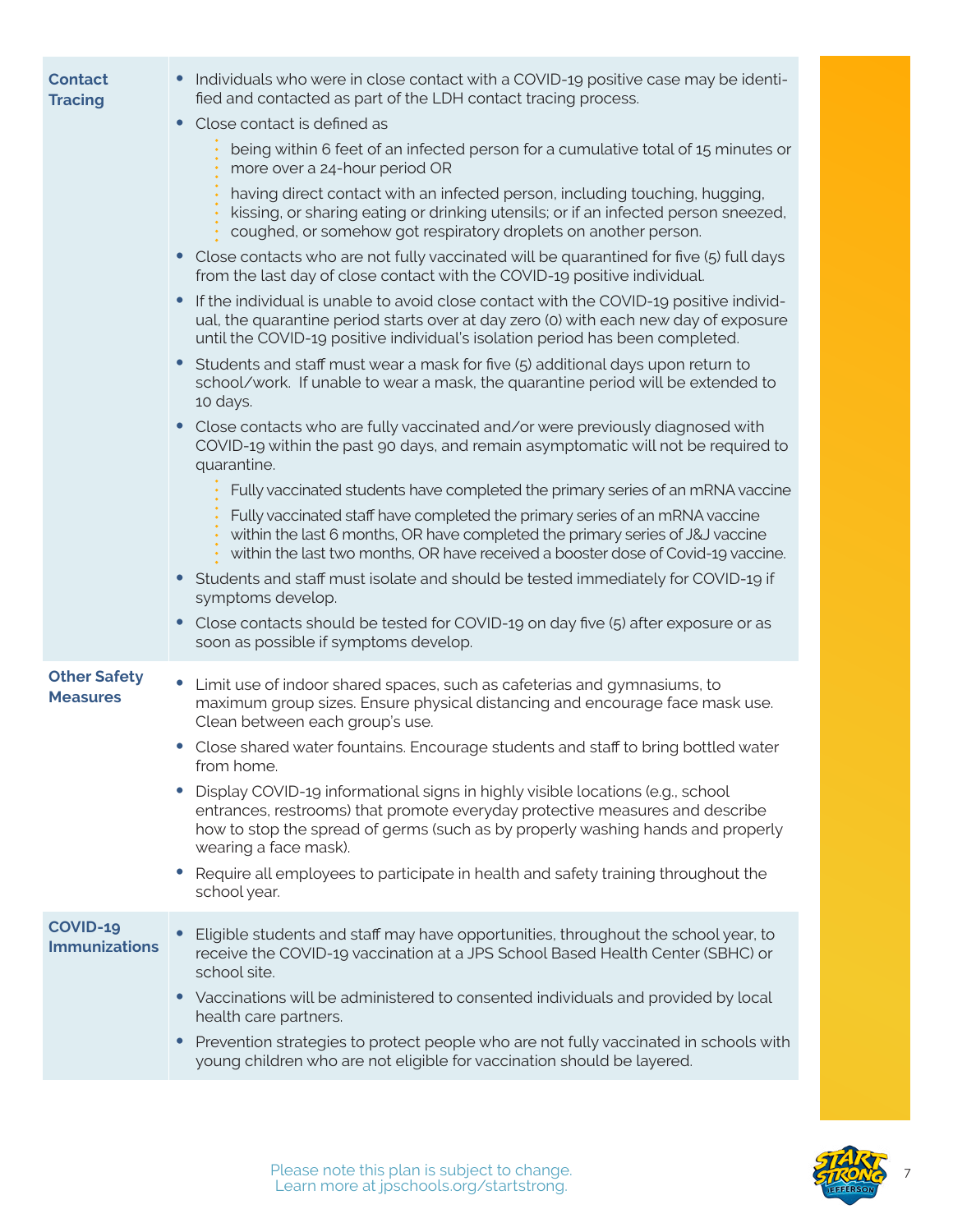### <span id="page-7-0"></span>**Mental Health**

- **Supports** Jefferson Parish Schools will continue to provide families and employees access to **Supports** the Employent Line staffed by experienced mental health prefectionals the Emotional Support Line, staffed by experienced mental health professionals.
	- **•** Schools will screen all students to determine if there are any social and/or emotional supports needed.

# **TEACHING & LEARNING:**

### HOW ARE STUDENTS GOING BACK TO SCHOOL?

Student learning is our top priority. Virtual learning served a necessary and important role last school year, and we learned a lot through the experience. Our intention for the 2021-22 school year is that students in grades PK-12 will attend school in-person. As numerous studies have shown, there are great benefits to in-person learning. We know from our experience over the last year that the majority of our students perform best academically, socially and emotionally when they are learning in-person with their peers. At the same time, we know a small segment of our high school students may benefit from a virtual school program that offers flexibility and increased responsibility for their coursework. The decision to create [Jefferson Virtual High School](http://jpschools.org/virtualschool) for the 2021-22 school year delivered on our priority to provide access, equity, and opportunity to all students.

Based on the public health situation, schools may shift to a 100% virtual school instructional model, either on a school-by-school basis or district-wide.

| Quarantined<br><b>Students</b> | • Should students need to be quarantined, they should bring devices home, access<br>assignments in Google Classroom and conduct asynchronous learning for days out<br>of school.<br>• Teachers will check assignments, provide feedback for assignments through<br>Google Classroom and monitor student work.                                                                            |
|--------------------------------|------------------------------------------------------------------------------------------------------------------------------------------------------------------------------------------------------------------------------------------------------------------------------------------------------------------------------------------------------------------------------------------|
| <b>Technology</b>              | • The district has 1:1 device capacity for K-12 graders and will provide students with district<br>computers in order to support instructional technology for teaching and learning.<br>• We continue to partner with Cox Communications so qualified families can easily<br>access discounted, low-cost home internet. More information is available at<br>jpschools.org/internetoffer. |
|                                | <b>SCHOOL PROCEDURES:</b><br>WHAT OTHER PROCEDURES WILL ENSURE A SAFE AND SUCCESSFUL                                                                                                                                                                                                                                                                                                     |

TEACHING & LEARNING ENVIRONMENT?

| <b>Arrival and</b><br><b>Dismissal</b> | • Ask students to enter and exit in single-file lines to enable physical distancing.<br>• Establish one or two entry and exit points that enable the flow of students to move<br>in a single direction.                                           |
|----------------------------------------|---------------------------------------------------------------------------------------------------------------------------------------------------------------------------------------------------------------------------------------------------|
|                                        | • Set up hand hygiene stations at the entrance to the facility so students can clean<br>their hands before they enter. If a sink with soap and water is not available, provide<br>hand sanitizer with at least 60% alcohol and supervise its use. |

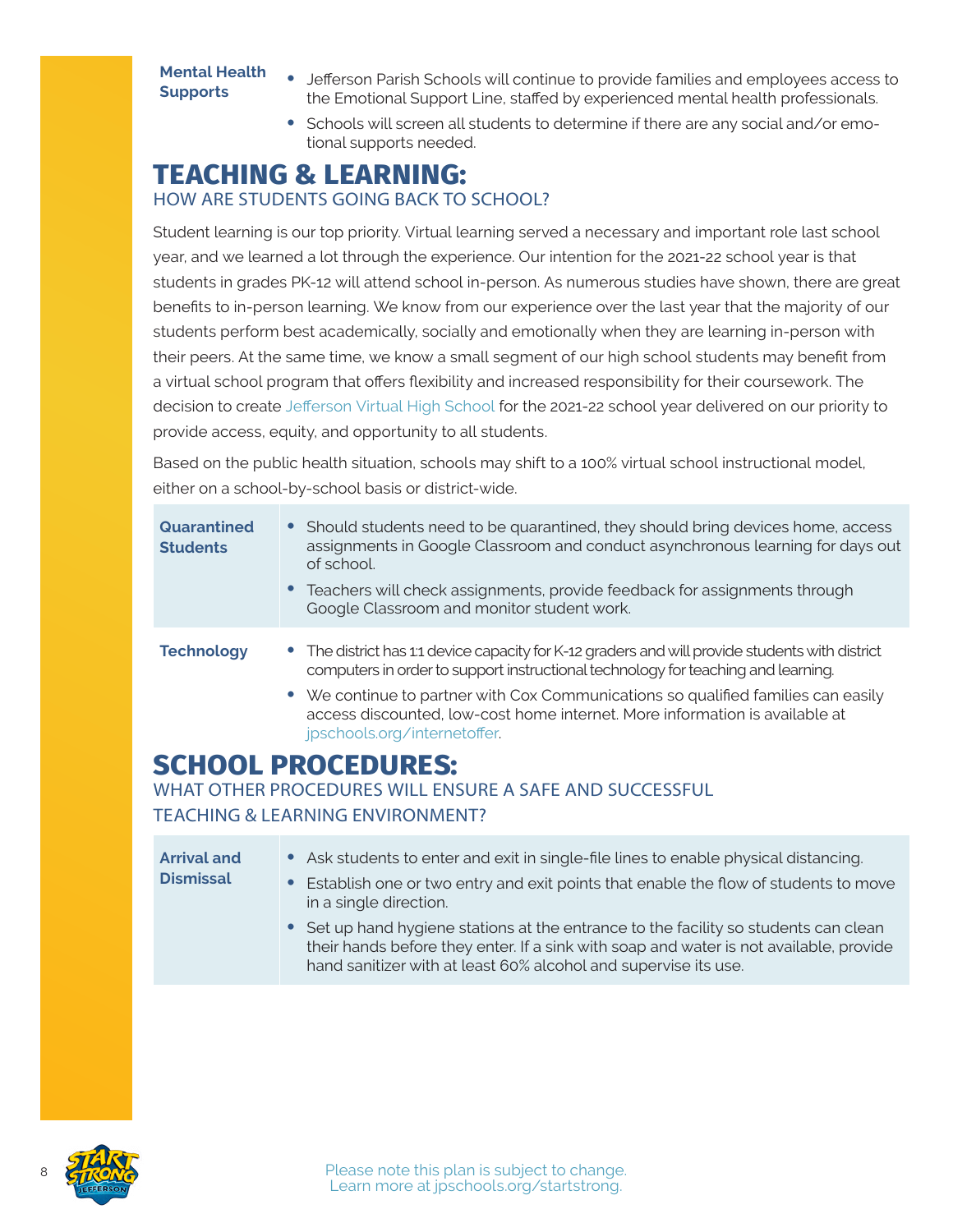| <b>Organization</b>                                         | and minimize objects that must be cleaned.                                                                                                             |
|-------------------------------------------------------------|--------------------------------------------------------------------------------------------------------------------------------------------------------|
|                                                             | • Establish distance between the teacher's desk/board and students' desks.                                                                             |
|                                                             | Identify and utilize large spaces (e.g., gymnasiums, auditoriums, outside spaces) to<br>enable physical distancing.                                    |
|                                                             | • Teach from one location in the classroom if possible and follow physical distance<br>guidelines.                                                     |
|                                                             | Provide additional time for transitions.<br>$\bullet$                                                                                                  |
|                                                             | Designate areas of the hallway (i.e., lanes) as flow paths to keep students separated<br>and to minimize congregation of students.                     |
|                                                             | Plan staggered class changes (e.g., by hall, odd/even room numbers, grade/disci-<br>pline) to decrease the number of students in hallways at one time. |
| <b>Before &amp;</b><br><b>After-Care</b><br><b>Programs</b> | Employees and students are encouraged to wear face masks and adhere to physi-<br>cal distancing protocols.                                             |
|                                                             | • Younger students who are unable to maintain physical distance should maintain<br>static groups.                                                      |
|                                                             | TD ANCDODTATION.                                                                                                                                       |

**•** Remove unused desks and furniture in classrooms to maximize physical distance

### **TRANSPORTATION:**

<span id="page-8-0"></span>**Facility** 

### HOW WILL WE SAFELY TRANSPORT OUR STUDENTS?

#### **Transportation •** According to the Presidential Executive Order No. 13998 on Promoting COVID-19 Safety in Domestic and International Travel, all drivers and passengers on the school bus must wear a face mask at all times.

- **•** Families are encouraged to drive their children to school if possible. This will reduce the number of students on buses.
- **•** Parents and students are encouraged to maintain physical distance at bus stops and to avoid congregating in groups while waiting for the bus.
- **•** All passengers should engage in hand hygiene upon entering the bus. Hand sanitizer should not exceed 80% alcohol concentration and containers should be securely closed, secured against shifting and protected from damage.
- **•** Operational Standards
	- Seating charts should be created and consistently enforced.
	- Open windows at all times to facilitate air flow as weather conditions permit.
	- Stagger unloading of buses at school to minimize student group size as they enter school and to allow six feet of distance while entering.
	- Clean high-touch surfaces, including seats and handrails, as per normal. The bus should be cleaned and disinfected daily.

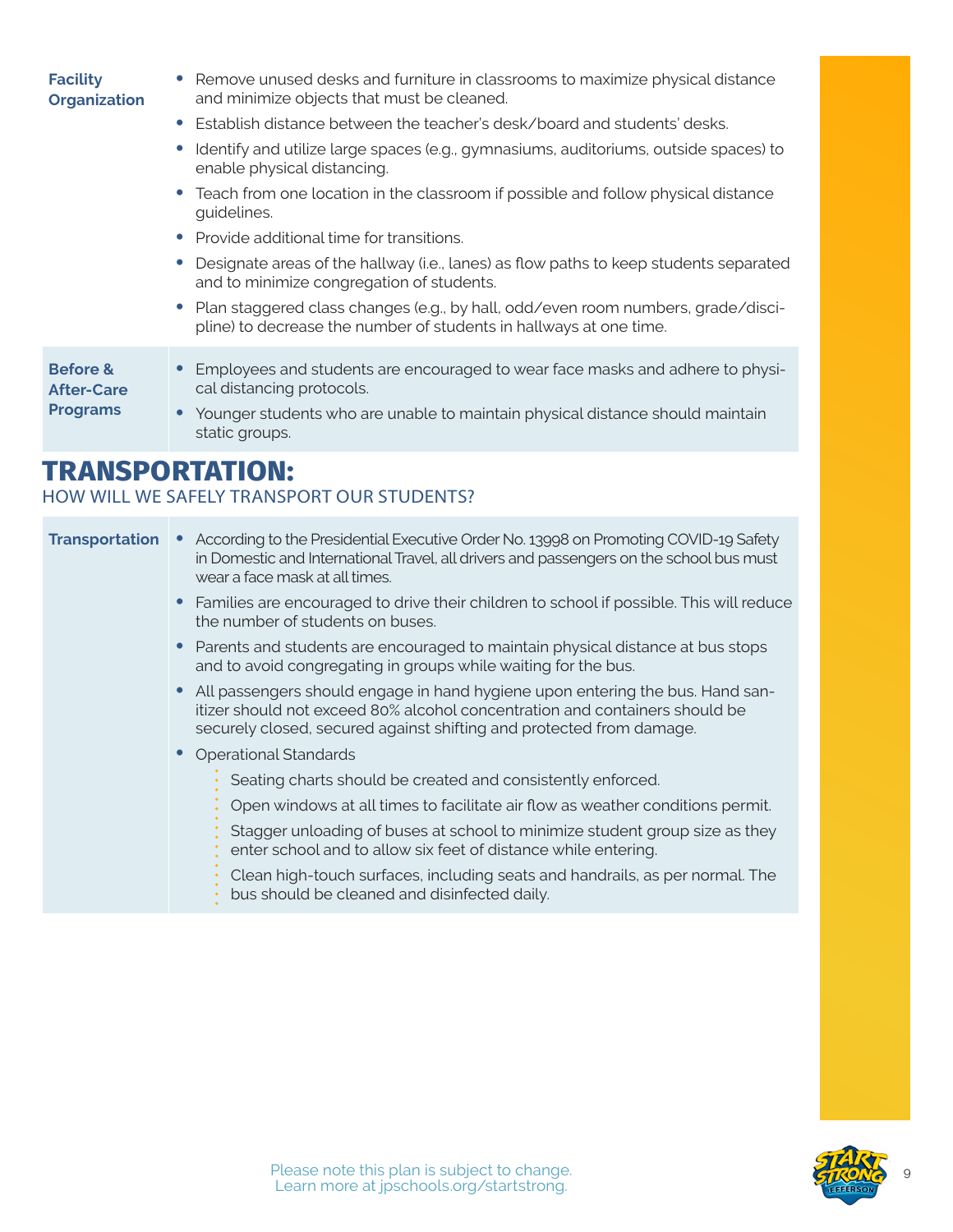# <span id="page-9-0"></span>**EXTRA-CURRICULARS:**

### WHAT ACTIVITIES WILL BE AVAILABLE FOR STUDENTS

### OUTSIDE OF THE CLASSROOM?

| <b>Assemblies</b><br>and Field Trips                 | Assemblies are limited to maximum group sizes and with appropriate physical<br>distancing in place. For younger students unable to maintain physical distance,<br>maintain static groups. Face masks are strongly encouraged.                       |
|------------------------------------------------------|-----------------------------------------------------------------------------------------------------------------------------------------------------------------------------------------------------------------------------------------------------|
|                                                      | Face masks will continue to be required during indoor school events like dances<br>and indoor field trips.                                                                                                                                          |
|                                                      | • Students and staff should wash hands before and after events.                                                                                                                                                                                     |
|                                                      | Field trips can occur if strictly following indoor masking, cohorting, and transporta-<br>tion requirements.                                                                                                                                        |
|                                                      | Outdoor field trip opportunities should be prioritized, if possible.<br>$\bullet$                                                                                                                                                                   |
| <b>Athletics</b><br>and Physical<br><b>Education</b> | • Athletic activities are allowed to resume with the recommendations put forth in the<br>Louisiana High School Athletic Association's Guidance for Opening Up High School<br>Athletics and Activities.                                              |
|                                                      | • Outdoor and indoor spectator capacity for LHSAA-sanctioned athletics shall be set<br>in accordance with the Louisiana State Fire Marshal's guidelines developed in con-<br>junction with the Office of the Governor and LDH at opensafely.la.gov. |
| <b>Band and</b><br><b>Music</b>                      | Band and vocal music activities may continue with the guidance put forth in the JPS<br><b>Band and Music Guidelines.</b><br>Band, vocal and music classes may continue to occur outdoors until further notice.                                      |

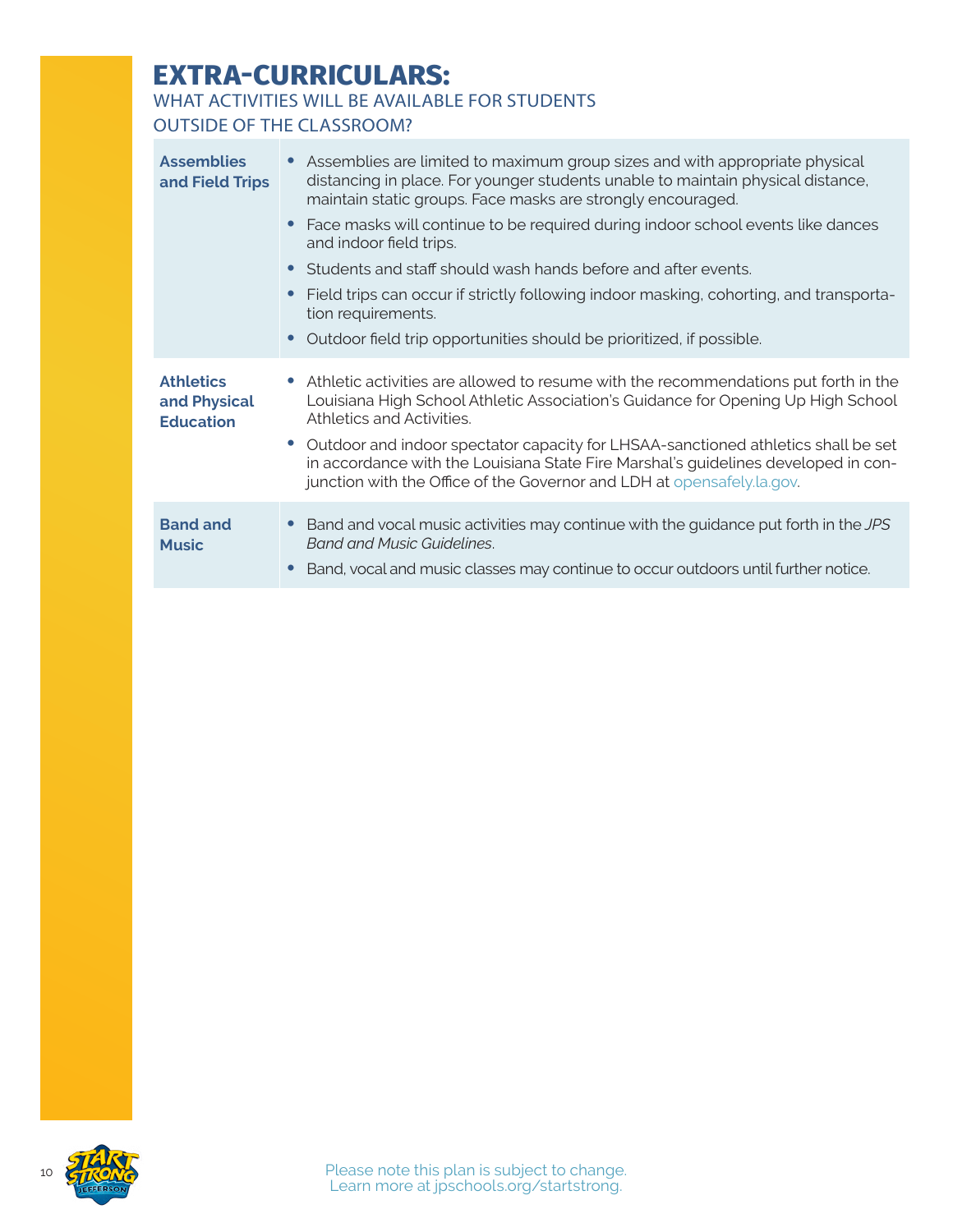### <span id="page-10-0"></span>**MEALS:** HOW WILL WE PROVIDE NUTRITIOUS MEALS FOR OUR STUDENTS?

We will continue to provide nutritious meals for our students. Food will be served with additional safety and sanitation procedures in place.

| Food<br><b>Preparation</b><br>and Meal<br><b>Service</b> | • Wash hands before and after every meal.                                                                                                                                                                                                 |
|----------------------------------------------------------|-------------------------------------------------------------------------------------------------------------------------------------------------------------------------------------------------------------------------------------------|
|                                                          | Ensure six feet of distance between students while eating to the maximum extent<br>$\bullet$<br>possible.                                                                                                                                 |
|                                                          | Utilize classrooms for eating in place if possible.<br>$\bullet$                                                                                                                                                                          |
|                                                          | Allow students to bring food from home.<br>$\bullet$                                                                                                                                                                                      |
|                                                          | Stagger meal times for each group and adhere to maximum group size based on<br>physical distancing requirements in the cafeteria.                                                                                                         |
|                                                          | Use disposable utensils.<br>$\bullet$                                                                                                                                                                                                     |
|                                                          | Mark spaced lines to enter the cafeteria and serving lines; designate entrances and<br>$\bullet$<br>exit flow paths; ensure single-file lines for food lines and disposal.                                                                |
|                                                          | Utilize outdoor seating as practical and appropriate.<br>$\bullet$                                                                                                                                                                        |
|                                                          | Food and nutrition staff should:<br>$\bullet$                                                                                                                                                                                             |
|                                                          | Clean frequently touched surfaces such as kitchen counter-tops, cafeteria and<br>service tables, door handles, carts and trays at least twice a day. Follow the<br>directions on the cleaning product's label and clean hands afterwards. |
|                                                          | Practice proper hand hygiene. This is an important infection control measure.<br>Gloves must be worn throughout the preparation and service of food.                                                                                      |
|                                                          | Wash hands regularly with soap and water for at least 20 seconds. An alcohol-<br>based hand sanitizer containing at least 60% alcohol can be used, but not as a<br>substitute for cleaning hands with soap and water.                     |